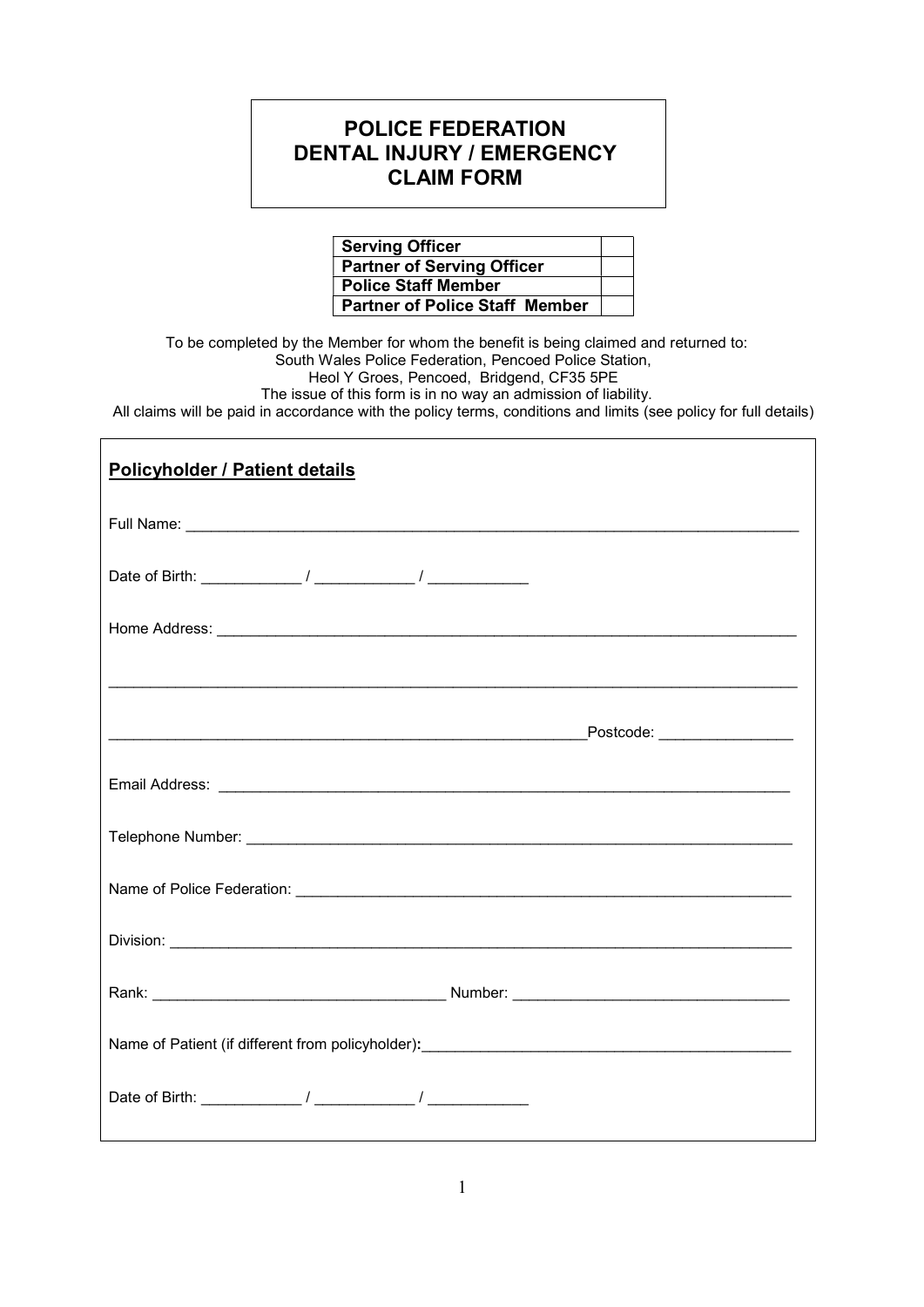| <b>Dental Injury / Emergency</b>                                                                                                                                                                                                                                                                                                                                                                                          |  |  |
|---------------------------------------------------------------------------------------------------------------------------------------------------------------------------------------------------------------------------------------------------------------------------------------------------------------------------------------------------------------------------------------------------------------------------|--|--|
| Please indicate whether you are claiming for a dental injury or emergency dental treatment ("Claim") as<br>defined below:-                                                                                                                                                                                                                                                                                                |  |  |
| <b>Dental Injury</b> – an injury to the teeth or supporting structures (including damage to dentures<br>whilst being worn) which is directly caused suddenly and unexpectedly by means of a direct<br>external impact.                                                                                                                                                                                                    |  |  |
| Was this as a result of a contact sport? Yes / No                                                                                                                                                                                                                                                                                                                                                                         |  |  |
| If yes, were you wearing a mouth guard? Yes / No                                                                                                                                                                                                                                                                                                                                                                          |  |  |
| <b>Emergency Dental Treatment</b> – temporary dental treatment provided at the initial emergency<br>appointment required for the relief of severe pain, arrest of haemorrhage, the control of acute<br>infection or a condition which causes a severe threat to your general health.<br>For the avoidance of doubt any subsequent treatment required after the initial emergency<br>appointment is specifically excluded. |  |  |
| Please provide full details of the injury/emergency and the treatment completed you are claiming for                                                                                                                                                                                                                                                                                                                      |  |  |
|                                                                                                                                                                                                                                                                                                                                                                                                                           |  |  |
| Date of injury/emergency: 1 1 1 Amount Paid:                                                                                                                                                                                                                                                                                                                                                                              |  |  |

| Routine / Restorative treatment details<br>(Please continue on a separate sheet if needed and attach itemised receipts confirming payment) |            |                |               |                                 |                    |
|--------------------------------------------------------------------------------------------------------------------------------------------|------------|----------------|---------------|---------------------------------|--------------------|
| <b>Please list all treatment that</b><br>is being claimed for                                                                              | <b>NHS</b> | <b>Private</b> | <b>Abroad</b> | <b>Treatment</b><br><b>Date</b> | <b>Amount</b><br>£ |
|                                                                                                                                            |            |                |               |                                 |                    |
|                                                                                                                                            |            |                |               |                                 |                    |
|                                                                                                                                            |            |                |               |                                 |                    |
|                                                                                                                                            |            |                |               |                                 |                    |
|                                                                                                                                            |            |                |               |                                 |                    |

I confirm I DO / DO NOT \*\* have any other dental policy in place to cover the costs stated (\*\*delete as applicable)

If you have a separate dental policy, please give details: \_\_\_\_\_\_\_\_\_\_\_\_\_\_\_\_\_\_\_\_\_\_\_\_\_\_\_\_\_\_\_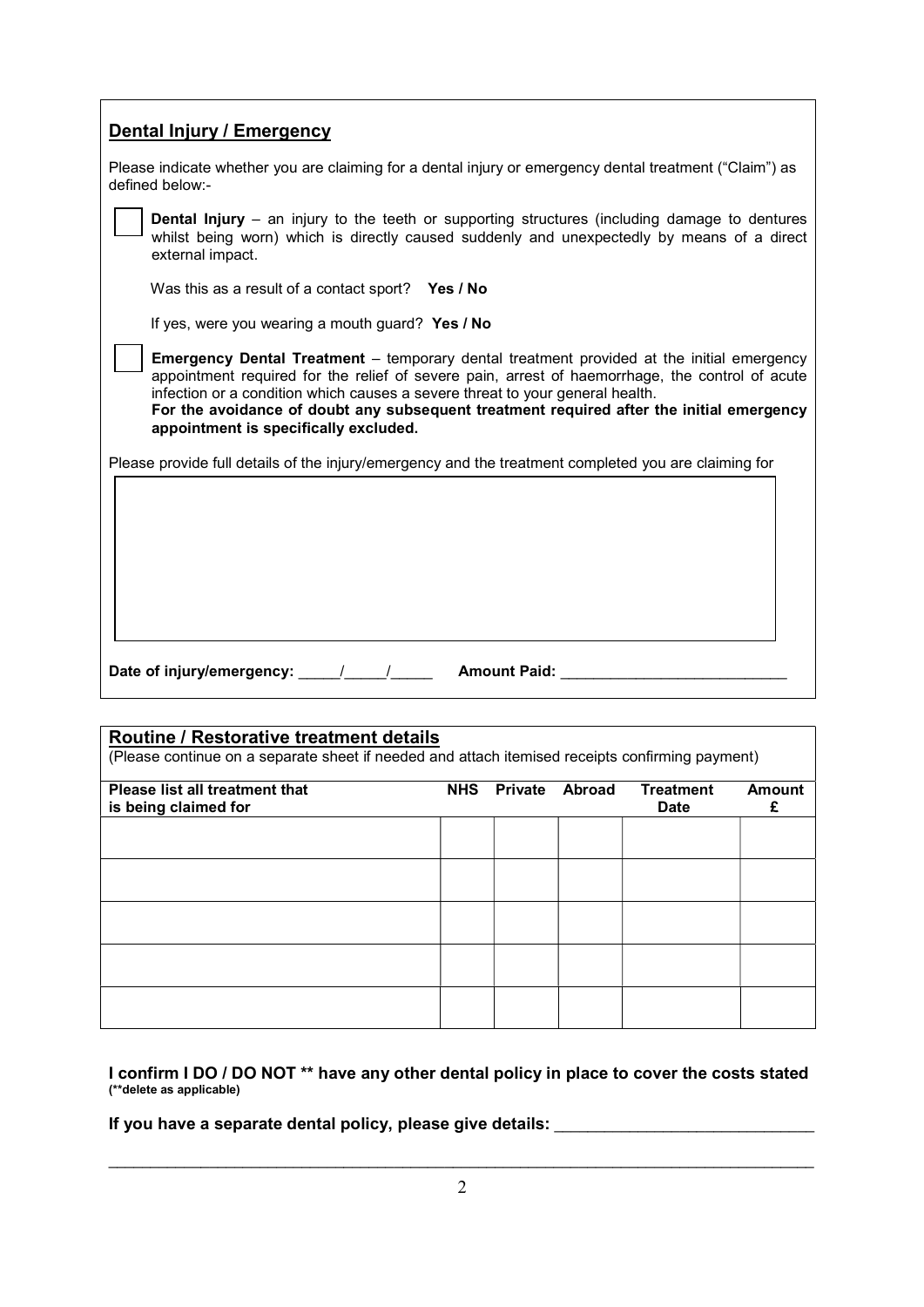| <b>Other treatment details</b> (Further details will be required and we will contact you as soon as possible) |                            |                                                                            |  |
|---------------------------------------------------------------------------------------------------------------|----------------------------|----------------------------------------------------------------------------|--|
|                                                                                                               |                            | <b>Hospital Cash Benefit</b> Date of admission 1 1 2 Date of discharge 1 1 |  |
| <b>Mouth Cancer cover</b>                                                                                     | Date of diagnosis 11/1/1   | Date of treatment 1                                                        |  |
| Call out fees                                                                                                 | Time of call out : AM / PM | Date of call out 1 1                                                       |  |

| <b>Treating Dentist details</b>                                                                                                                                                                                                |  |
|--------------------------------------------------------------------------------------------------------------------------------------------------------------------------------------------------------------------------------|--|
|                                                                                                                                                                                                                                |  |
| Name of Practice: Name of Practice: Name of Practice Community of the Community of Contractor Community of Community of Community of Community of Community of Community of Community of Community of Community of Community o |  |
|                                                                                                                                                                                                                                |  |
|                                                                                                                                                                                                                                |  |
|                                                                                                                                                                                                                                |  |
|                                                                                                                                                                                                                                |  |
|                                                                                                                                                                                                                                |  |
|                                                                                                                                                                                                                                |  |
|                                                                                                                                                                                                                                |  |

### Claiming Checklist

In order for your claim to go through successfully please ensure that: -

- You have fully completed all sections of this claim form
- The patient has signed the declaration
- You have used one claim form per person
- You have attached fully itemised receipt(s) showing proof of payment and a breakdown of the treatment
- If the patient has received NHS dental treatment or dental emergency treatment, please make sure this is clearly stated on this claim form and your itemised receipt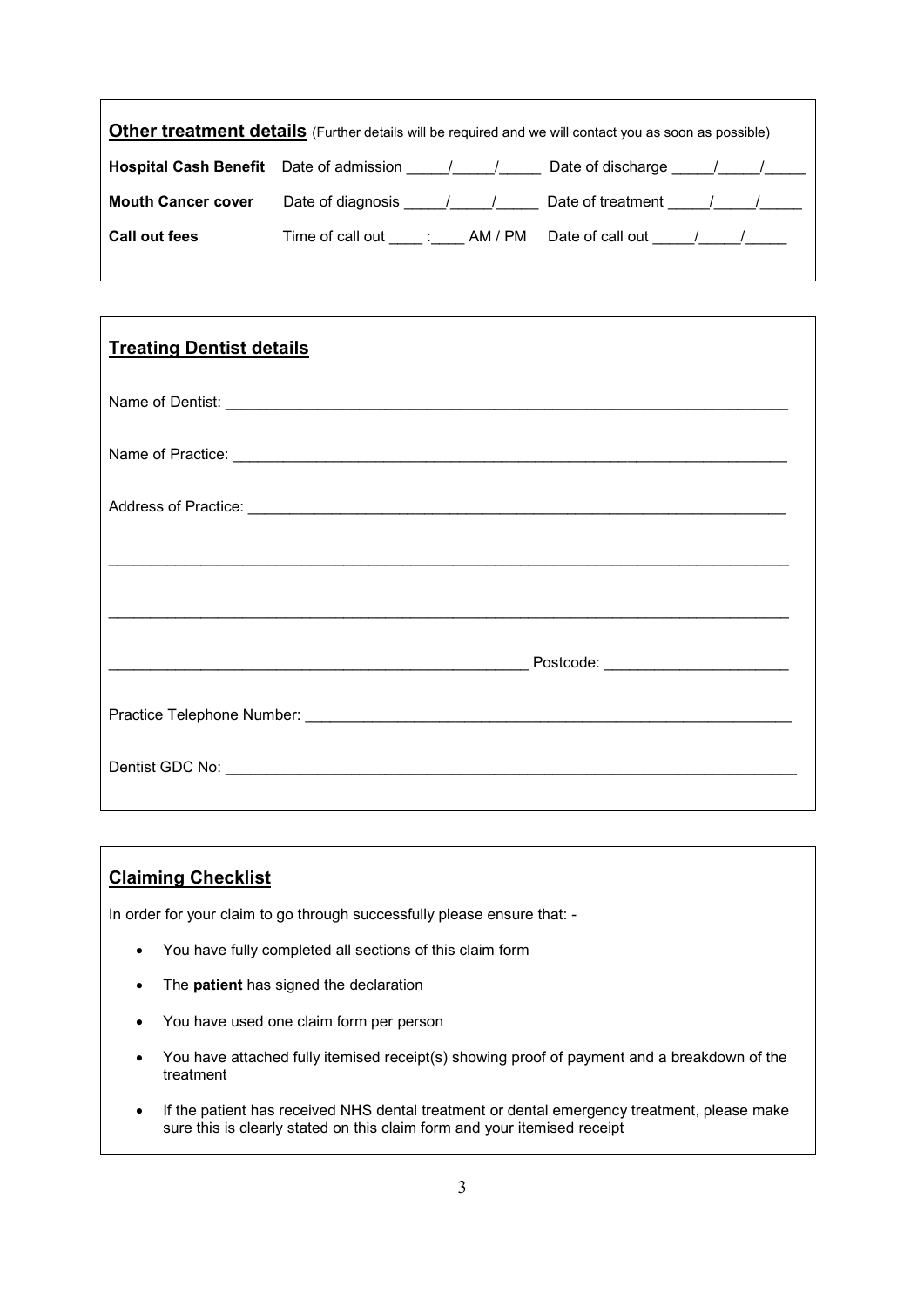| <b>Declaration</b>                                                                                                                                                                                                                                                                                                                                                                                                                                                |
|-------------------------------------------------------------------------------------------------------------------------------------------------------------------------------------------------------------------------------------------------------------------------------------------------------------------------------------------------------------------------------------------------------------------------------------------------------------------|
| I declare that the information given on this form is true and complete to the best of my knowledge.                                                                                                                                                                                                                                                                                                                                                               |
|                                                                                                                                                                                                                                                                                                                                                                                                                                                                   |
| I confirm that I have been informed of my rights under the Access to Medical Reports Act and consent to<br>the underwriters to whom the claim is submitted (the underwriters) seeking medical information from any<br>medical practitioner who has treated me or who has access to records relating to my physical and<br>mental health, or any other source which is necessary and relevant in the opinion of the Underwriter's<br><b>Chief Medical Officer.</b> |
|                                                                                                                                                                                                                                                                                                                                                                                                                                                                   |
| I do/do not* wish to see any medical reports prior to their release to the Insurer.<br>*Delete as applicable                                                                                                                                                                                                                                                                                                                                                      |
|                                                                                                                                                                                                                                                                                                                                                                                                                                                                   |
| I also consent to the release of such information to the Underwriter's Chief Medical Officer.                                                                                                                                                                                                                                                                                                                                                                     |
|                                                                                                                                                                                                                                                                                                                                                                                                                                                                   |
| I understand and consent to the use of this information provided on this form, together with medical and<br>other information provided in connection with any claim, for the purposes of underwriting, administration,<br>claim management, rehabilitation and customer concern handling. In order to do this, the information<br>may be shared with other insurers, reinsurers, insurance intermediaries and service providers.                                  |
|                                                                                                                                                                                                                                                                                                                                                                                                                                                                   |
|                                                                                                                                                                                                                                                                                                                                                                                                                                                                   |
|                                                                                                                                                                                                                                                                                                                                                                                                                                                                   |
| <b>BANK DETAILS</b>                                                                                                                                                                                                                                                                                                                                                                                                                                               |
| When your claim has been approved we will make the payment to you directly to your Bank<br>Account.                                                                                                                                                                                                                                                                                                                                                               |

| **Please ensure you provide us with the exact account name as it appears on your bank account. Failure to |  |
|-----------------------------------------------------------------------------------------------------------|--|
| do so will result in a delay in us processing your payment.                                               |  |

Name and address of your Bank: Branch Sort Code: \_\_\_\_\_/\_\_\_\_\_/\_\_\_\_\_\_\_\_\_\_\_\_\_\_\_\_\_\_\_

\_\_\_\_\_\_\_\_\_\_\_\_\_\_\_\_\_\_\_\_\_\_\_\_\_\_\_\_\_\_ Account Number: \_\_\_\_\_\_\_\_\_\_\_\_\_\_\_\_\_\_

\*\*Account Name(s): \_\_\_\_\_\_\_\_\_\_\_\_\_\_\_\_\_\_\_\_

Please complete the following: -

\_\_\_\_\_\_\_\_\_\_\_\_\_\_\_\_\_\_\_\_\_\_\_\_\_\_\_\_\_\_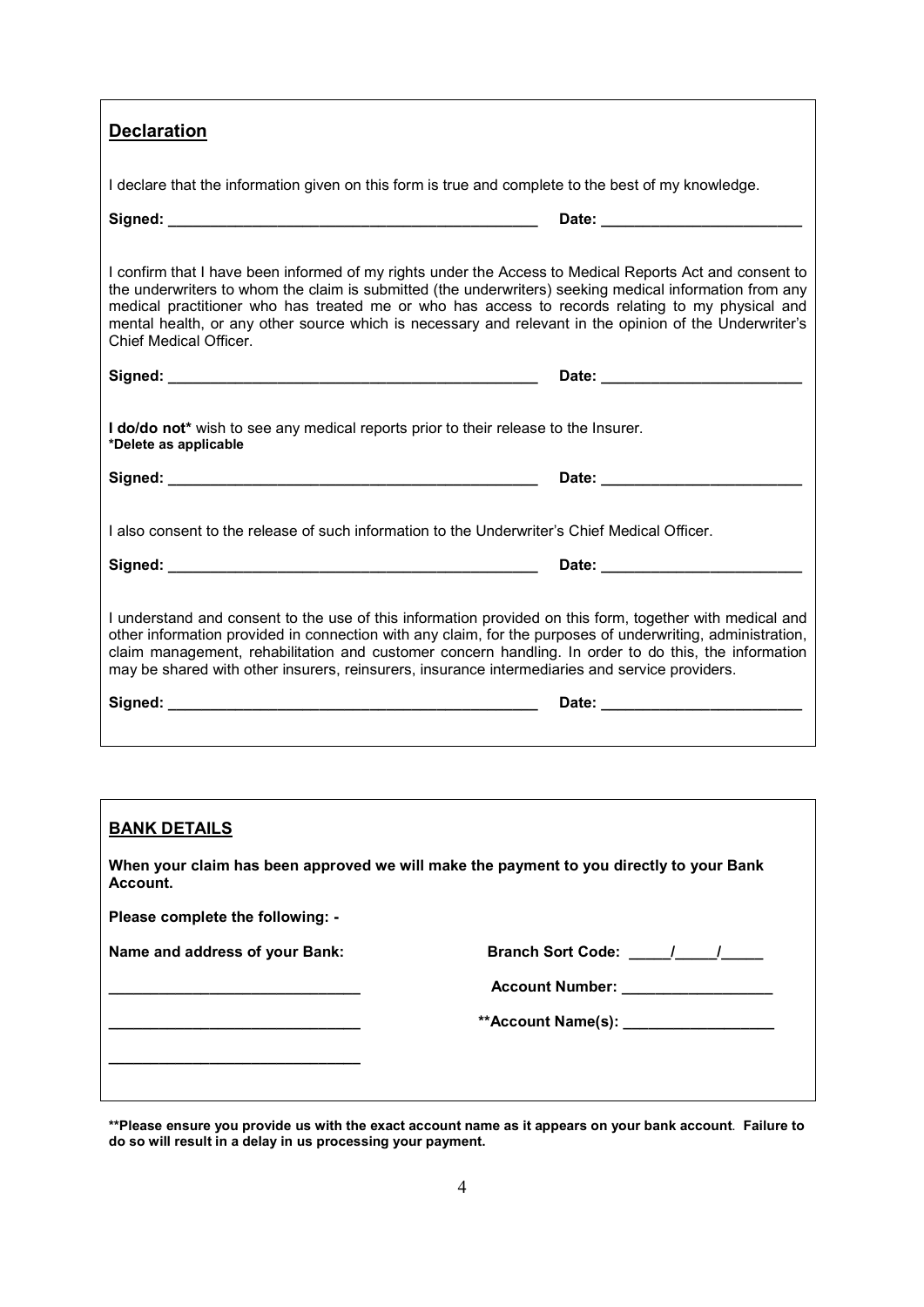| TO BE COMPLETED BY TRUSTEE OF SCHEME:                                                                                          |                     |  |
|--------------------------------------------------------------------------------------------------------------------------------|---------------------|--|
| I certify that the claimant is a member of the Scheme and that the claim details are correct.                                  |                     |  |
| Date of Joining Scheme:- 1 1                                                                                                   |                     |  |
|                                                                                                                                | Date: _____________ |  |
| Name:<br><u> 1980 - Johann Stoff, deutscher Stoff, der Stoff, der Stoff, der Stoff, der Stoff, der Stoff, der Stoff, der S</u> |                     |  |

#### DATA PROTECTION NOTICE

Philip Williams (G Ins) Management Ltd collects and uses your data in accordance with current data protection law (which includes, from 25 May 2018, the General Data Protection Regulation (Regulation (EU) 2016/679)) ("data protection law"). We maintain records in regard to policy claims on computer and/or paper files. Information will only be disclosed to third parties in whatever format is considered appropriate by us. By signing this form, you consent to Philip Williams (G Ins) Management Ltd using your data and the information you have provided to process the claim. Further information can be found in our Privacy Policy at https://www.philipwilliams.co.uk

#### ACCESS TO MEDICAL REPORTS ACT 1988

#### Rights and Procedures

Access to Medical Reports Act 1988, Access to Personal Files and Medical Reports (Northern Ireland) Order 1991

We need your consent before we can approach any doctor for a medical report about you. This is given by signing the declaration on this form. Before you sign, you should read this section carefully. It details your rights under the Act.

- 1. You do not have to give your consent. If you do not give your consent, we may be unable to proceed with your claim.
- 2. You can request to see the report before it is sent to us. We will inform the doctor that you want to see the report before it is sent to us and confirm your request in writing. You will then have 21 days to arrange with the doctor to see the report. If you haven't arranged to see the report within this period the doctor will send it to us.
- 3. If you indicate that you don't want to see the report, we do not have to tell you if we apply for one. You can, however, ask to see a copy of the report within six months of it being sent to us.
- 4. The doctor may charge you a reasonable fee if you ask to see a copy of the report.
- 5. If you have seen the report before it is sent to us, the doctor will require your written consent to send it to us. You have the right to ask the doctor to change anything that you consider to be incorrect or misleading. The doctor can, however, refuse to make any alterations. If the doctor refuses to change the report you may attach a note giving your views.
- 6. The doctor can refuse to let you see all or part of the report if, in their opinion, it is likely to:
- $\triangleright$  Adversely affect your physical or mental health or that of others,
- $\triangleright$  Indicate the doctor's intentions to you,
- $\triangleright$  Reveal the identity of a third party who has given information about you unless they have consented to its disclosure or it has been supplied by a health professional involved in caring for you.

In such cases the doctor must notify you. You will only be able to see the remaining part of the report. If the whole report is affected the doctor will advise you and not send it to us without your written consent. If you refuse to give your consent we may be unable to proceed with your claim.